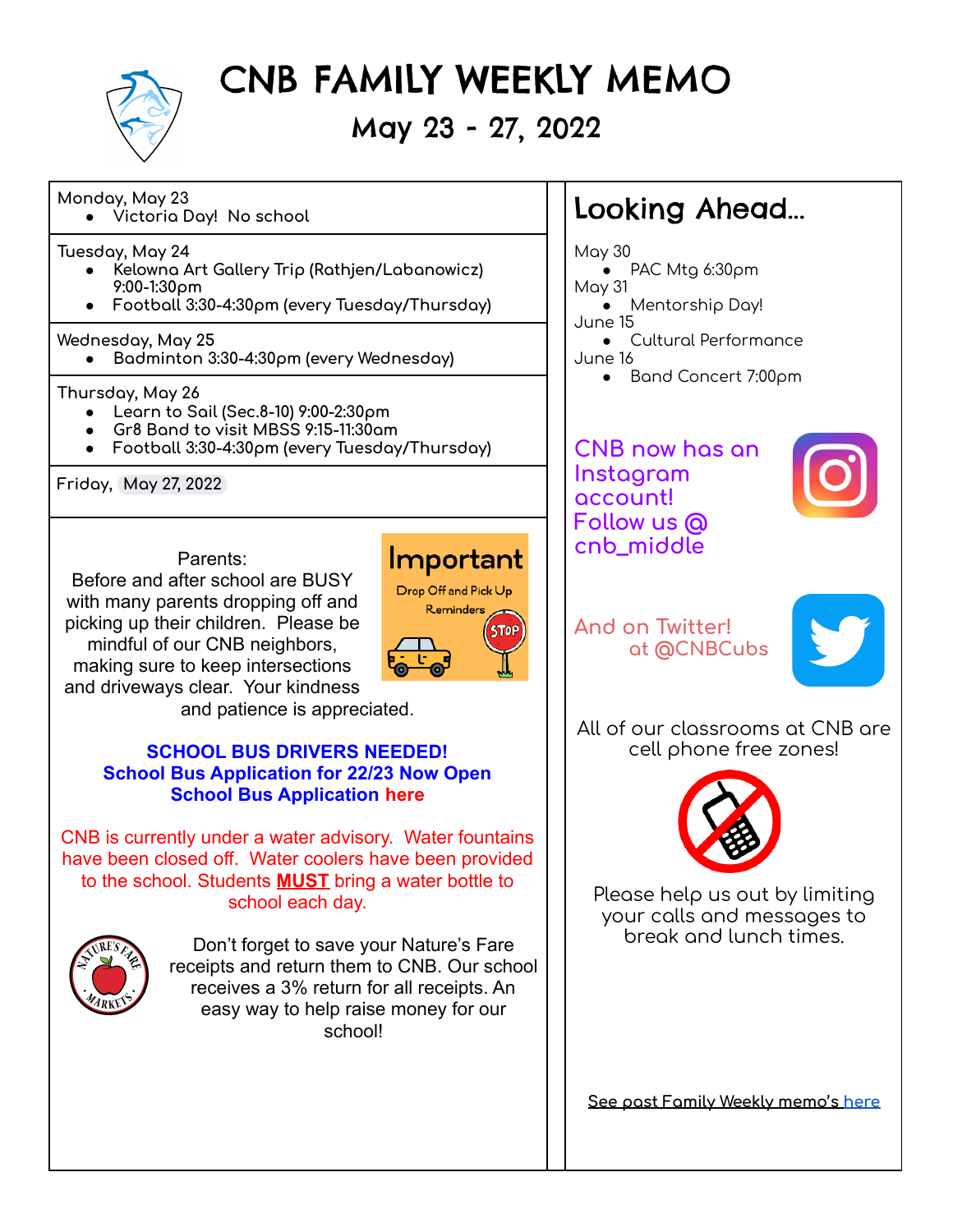Monday, May 30th via Zoom We are looking for some new additions to our PAC executive team. If you, or someone you know, is interested please grab a form from the office. Please see specific details below.

#### **PAC AGM:**

**Nominations for the 2022/2023 school year for the following vacant positions:**

- **● Vice President**
- **● Secretary**
- **● COPAC Representative**
- **● Members at Large**

### **Press from the PAC**

**Cub's Den needs your help! We are looking for volunteers during lunch to help in the Cub's Den. If you are interested please email [cnb.pac@sd23.bc.ca](mailto:cnb.pac@sd23.bc.ca)**

**Did you know your district COPAC has a Newsletter? Sign up to receive the Newsletter, filled with plenty of resources and up-to-date information [here](https://sd23.us5.list-manage.com/subscribe?u=26d02d502305515ee1a55e6b1&id=afbb3029c1)**

Our PAC is always looking for input from parents and how we can best support and represent all of our guardians. Some PAC items of note:

Our next PAC meeting will be held on Monday, May 30th, 2022 at 6:30pm via Zoom-Please watch for the agenda and Zoom Link Invite

#### **Parenting Resources:**

**eConnect Online- brochure for [parents.pdf](https://drive.google.com/file/d/1NIXv4d2S8CD6WCDkyHffRADjAi4UnVIx/view?usp=sharing)**

**[Understanding Gaming Behaviour &](https://can01.safelinks.protection.outlook.com/?url=https%3A%2F%2Fwww.gameover101.com%2Fintro&data=04%7C01%7CLynn.Bateman%40sd23.bc.ca%7Cbc7e5b0c69dc4d9a30c008d9fe2f897d%7Ca88c6e7e8efc4bc7956fe8170457f178%7C0%7C0%7C637820302379598038%7CUnknown%7CTWFpbGZsb3d8eyJWIjoiMC4wLjAwMDAiLCJQIjoiV2luMzIiLCJBTiI6Ik1haWwiLCJXVCI6Mn0%3D%7C3000&sdata=KDiuKa%2BPdZor%2BFWfzIFfN1vBKCeYa3M%2BI8f5ER%2BuIRw%3D&reserved=0) [Addiction](https://can01.safelinks.protection.outlook.com/?url=https%3A%2F%2Fwww.gameover101.com%2Fintro&data=04%7C01%7CLynn.Bateman%40sd23.bc.ca%7Cbc7e5b0c69dc4d9a30c008d9fe2f897d%7Ca88c6e7e8efc4bc7956fe8170457f178%7C0%7C0%7C637820302379598038%7CUnknown%7CTWFpbGZsb3d8eyJWIjoiMC4wLjAwMDAiLCJQIjoiV2luMzIiLCJBTiI6Ik1haWwiLCJXVCI6Mn0%3D%7C3000&sdata=KDiuKa%2BPdZor%2BFWfzIFfN1vBKCeYa3M%2BI8f5ER%2BuIRw%3D&reserved=0)**

Together We Learn

#### **IMPORTANT REMINDER!**

School Bus Transportation for the 2022-23 school year is prioritized to applications received on or before May 31, 2022

If you have not applied for school bus transportation for the 2022-2023 school year, please do so before the end of May 2022.

Use the link below to submit a school bus transportation application for the 2022-23 school year. https://busconnect.sd23.bc.ca/application

Students must be registered to ride on the school bus, for detailed information regarding student eligibility for transportation please visit our website: http://www.sd23.bc.ca/ProgramsServices/transportation/Pages/default.aspx#/=

470R - Transportation Services Management - Guiding Principles for Transportation in Central Okanagan Public Schools http://www.sd23.bc.ca/Board/Policies/Section%204%20%20Students/470R.pdf